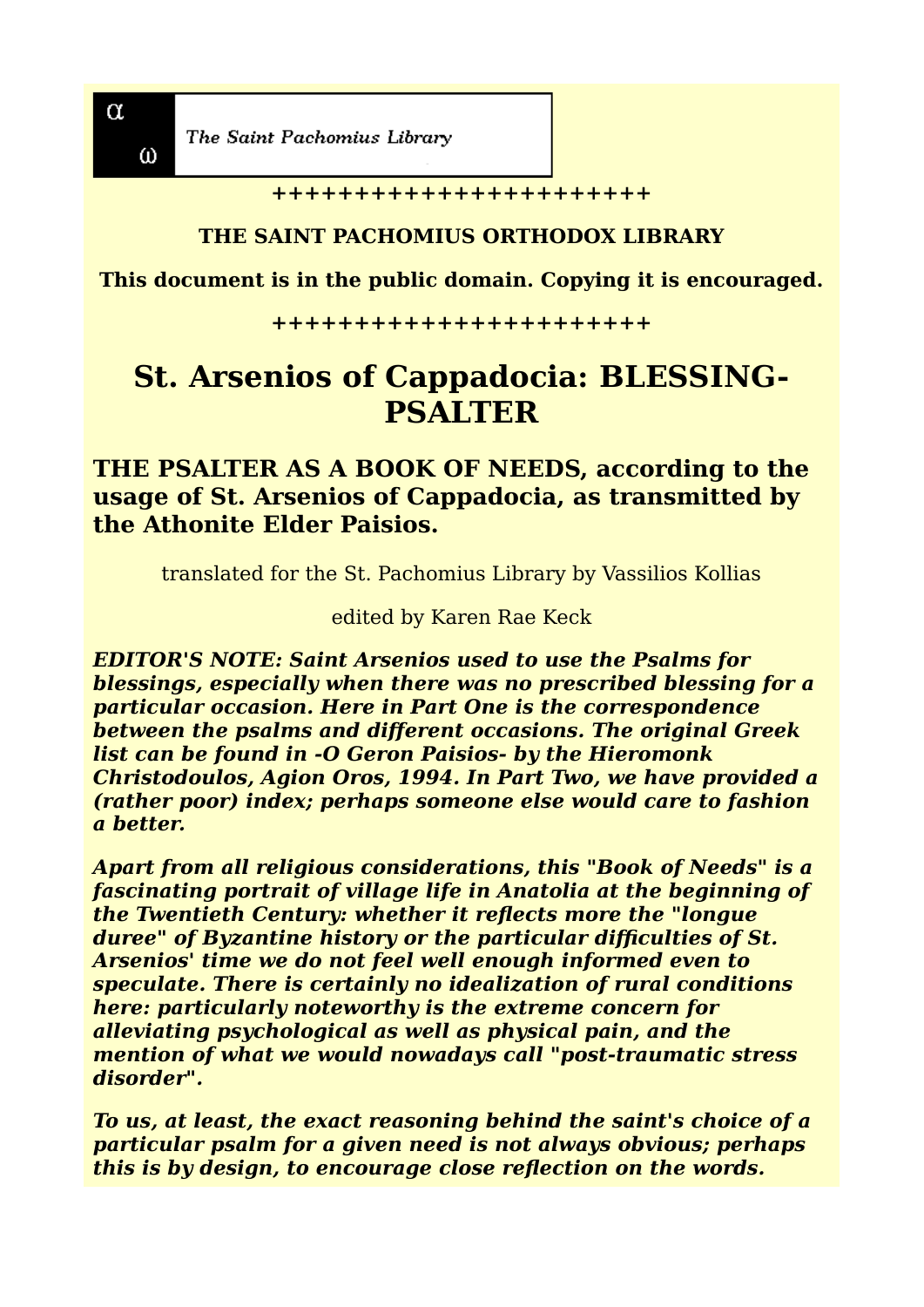*Orthodoxy is not magic, and a document like this one is not an endorsement of "peasant superstition"; it is rather a channel through which the Love of God can enter into every aspect of human society.*

## **PART ONE: A LIST OF PSALMS FOR USE AS BLESSINGS, ARRANGED BY ORDER IN THE PSALTER:**

[IMPORTANT NOTE: The FIRST number is the number of the psalm in the Greek Septuagint Bible. The SECOND number is the number of the psalm found in the Masoretic text and in most English language Bibles, such as the King James!]

1 (1) When a tree or a vine is planted, so that it may bring forth fruit.

2 (2) So that God illumines those who go to meetings and councils.

3 (3) So that badness goes away from people, so that they do not torment unjustly their fellows.

4 (4) So that God heals the sensitive people who fell ill from depression because of the behaviour of hard-hearted people.

5 (5) So that God heals the wounded eyes that were bitten by a bad person.

6 (6) So that God frees the person who has been under a spell.

7 (7) For those who got damaged from fear, from the terrors and the intimidations of bad people.

8 (8) For those who are hurt by demons or by perverse people.

9 (9 & 10) So that the demons stop tormenting you in sleep or with fancies during the day.

10 (11) For hard-hearted couples that argue and divorce (when the hard-hearted man or woman torments their sensitive wife or husband).

11 (12) For mentally ill people who have badness and harm others.

12 (13) For those who suffer from their liver.

13 (14) For a terrible demon, continually three times a day for three days.

14 (15) So that robbers or thieves change their mind and return having done no harm, and having repented.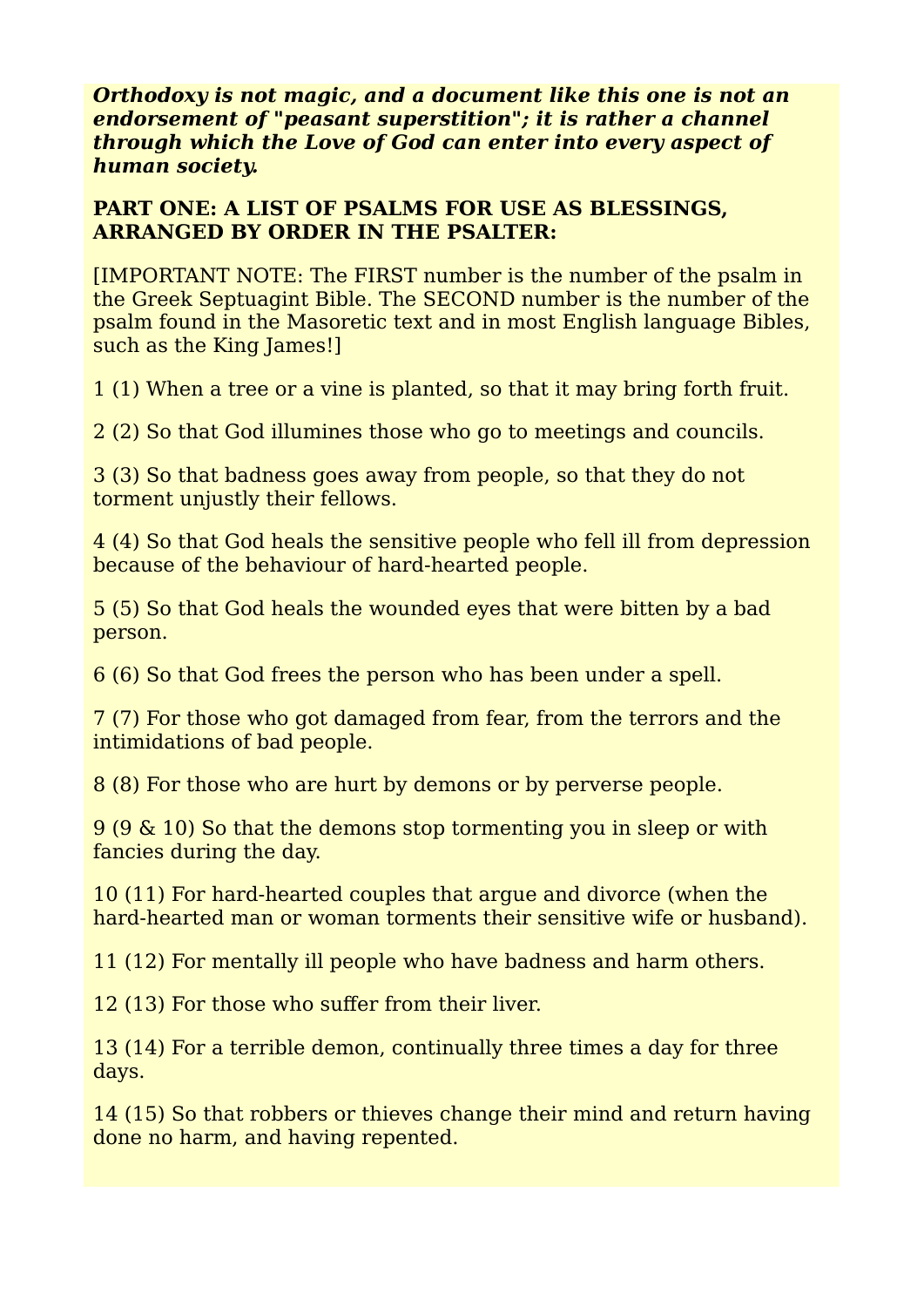15 (16) So that the key is found when it is lost.

16 (17) For a grave and unjust accusation, three times a day for three days.

17 (18) When there is an earthquake or other natural disaster, or devastating rain with lightning.

18 (19) So that women give birth successfully.

19 (20) For the couples who for medical reasons cannot have children, so that God heals them and that they do not divorce.

20 (21) So that God softens the hearts of the rich and they give alms to the poor.

21 (22) So that God contains the fire, so that no big harm happens.

22 (23) So that God makes milder the very rebellious children that bring sorrow to their parents.

23 (24) So that the door opens when the key is lost.

24 (25) For people who temptation troubles a lot and so brings continual problems into their lives, making them lose their peace and complain.

25 (26) When somebody asks something good from God so that He gives it without the person getting harmed.

26 (27) So that God protects the peasants from the enemy army, so that they do not harm the people or their fields.

27 (28) So that God heals those who suffer from illnesses of nervous or mental origin.

28 (29) For those that the sea makes sick and who are afraid of the rough sea.

29 (30) For those that are in danger far away, in the territory of barbarous and unbelieving people, so that God guards them and illumines the people there to become peaceful and to come to know God.

30 (31) So that God gives enough grain and fruit when the weather is not good for agriculture.

31 (32) So that the travelers find their way when they are lost and suffering from it.

32 (33) So that God reveals the truth to those who were unjustly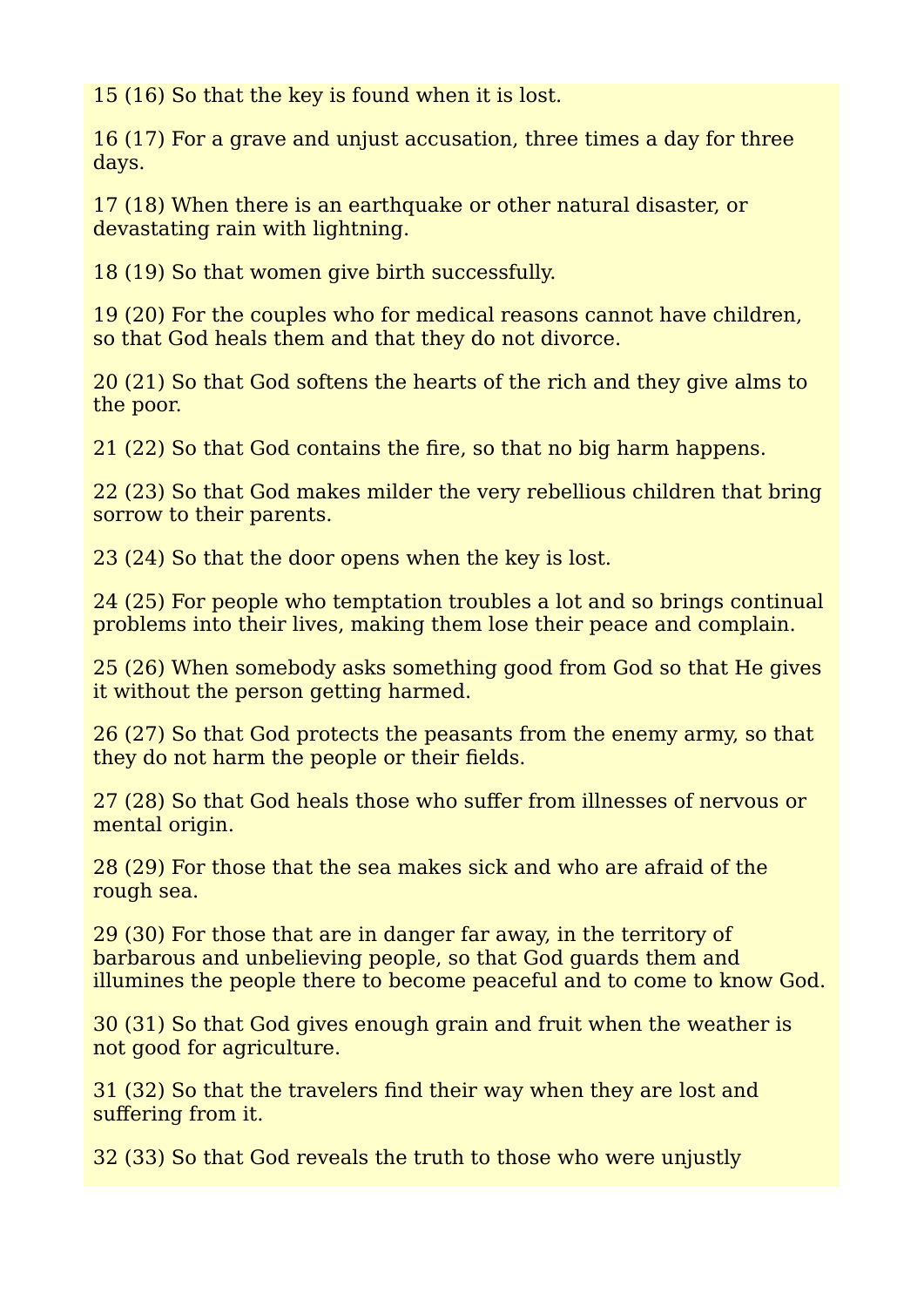imprisoned, and so that they are set free.

33 (34) For those on the edge of death, when they are tormented by demons. Or, for the enemy army when it brings danger and enters the borders with ominous intentions.

34 (35) So that God frees the good people from the traps of the bad people, who take advantage of the people of God.

35 (36) So that animosity disappears completely after arguments and misunderstandings.

36 (37) For people badly wounded by criminals.

37 (38) When the jaws have pain coming from rotten teeth.

38 (39) So that the people who are abandoned and depressed find work, so that they stop being in sorrow.

39 (40) So that the love between employer and employee comes back when there has been exchange of heavy words.

40 (41) So that women give birth with success when the child comes prematurely into the world.

41 (42) For young people when they get ill from falling in love, and one person gets wounded and is in sorrow.

42 (43) So that the people get free from the prisons of an enemy nation.

43 (44) So that God reveals the truth to couples when there has been a misunderstanding, so that they come into mutual peace and love again.

44 (45) For those who suffer from heart or kidneys.

45 (46) For the young people that the enemy because of envy prevents from making a family (i.e. from getting married).

46 (47) So that the employee or the employer find peace, when the employee leaves offended by the employer, and so that the employee finds work.

47 (48) When gangs of criminals go robbing and grave disasters are happening: to be continually read for 40 days.

48 (49) For those who do a dangerous job.

49 (50) So that the people who are far from God repent and return to God and are saved.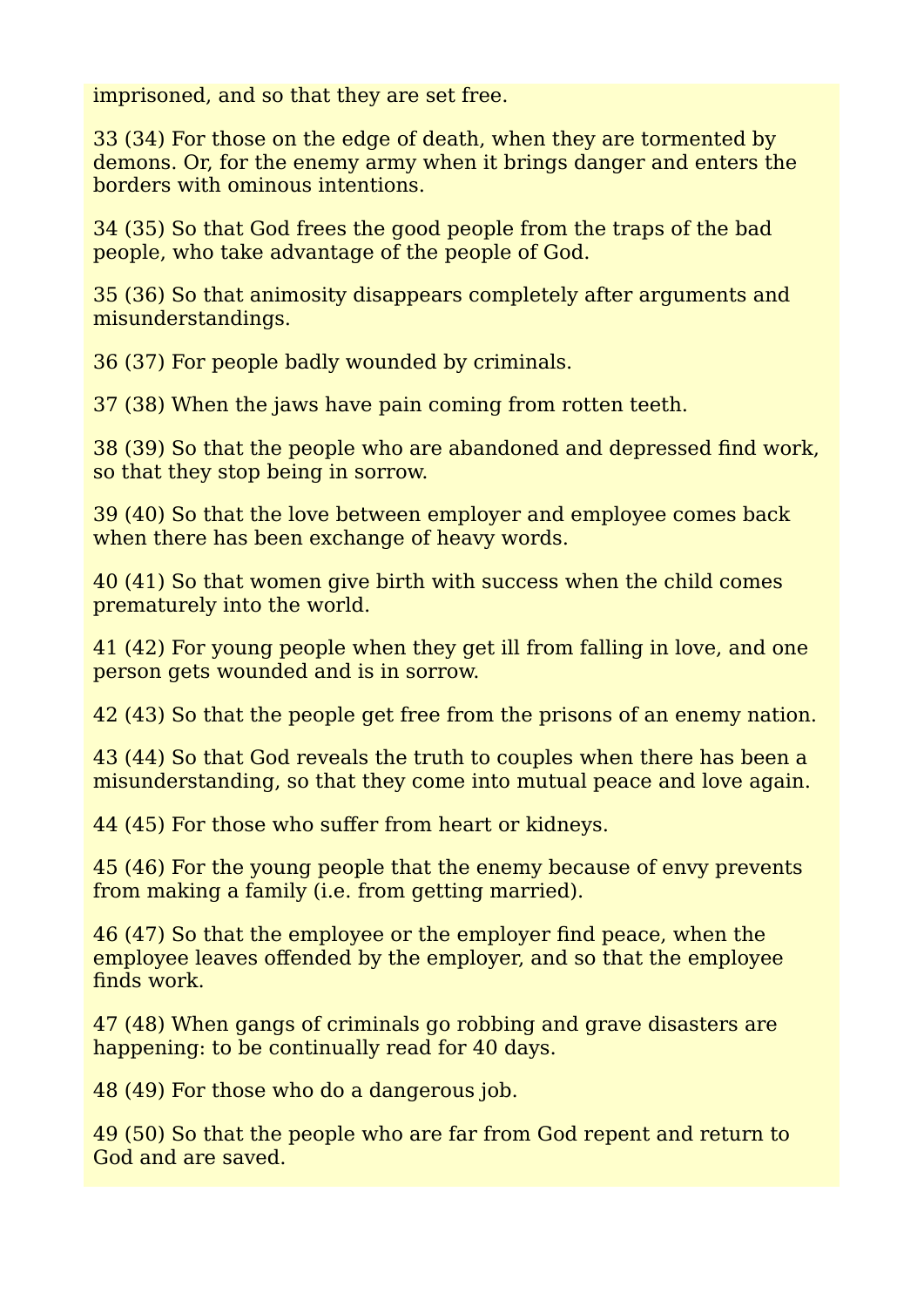50 (51) When, because of our sins and in order to correct us, comes the punishment of God (epidemics of illness and deaths for people or animals).

51 (52) So that the hard-hearted masters repent and become compassionate and do not torment the people.

52 (53) So that God blesses the nets and they get filled with fish.

53 (54) So that God illumines the rich people that have bought slaves so that they free them.

54 (55) So that the name of a family that had been unjustly accused is restored.

55 (56) For sensitive people, whose souls have been wounded by their fellows.

56 (57) For those people who suffer headaches coming from big sorrow.

57 (58) So that things come in a helping way for those who work with good intention, so that God prevents every perverse action of demons or crooked people.

58 (59) For those that cannot speak, that God gives them the ability to speak.

59 (60) So that God reveals the truth when a whole group of people is unjustly accused.

60 (61) For those that have trouble in their work either because of laziness or because of fear.

61 (62) So that God relieves from troubles the person who is weak, so that he is not dominated by the urge to complain.

62 (63) So that fields and trees bring forth fruit when the water is limited.

63 (64) When a person is bitten by a dog or wolf that had rabies. (He was also for giving them blessed water to drink).

64 (65) So that merchants prosper, so that they do not speak too much and take advantage of simple people.

65 (66) So that the evil one does not bring obstacles in the homes and cause families to be in sorrow.

66 (67) So that the places where hens are raised are blessed.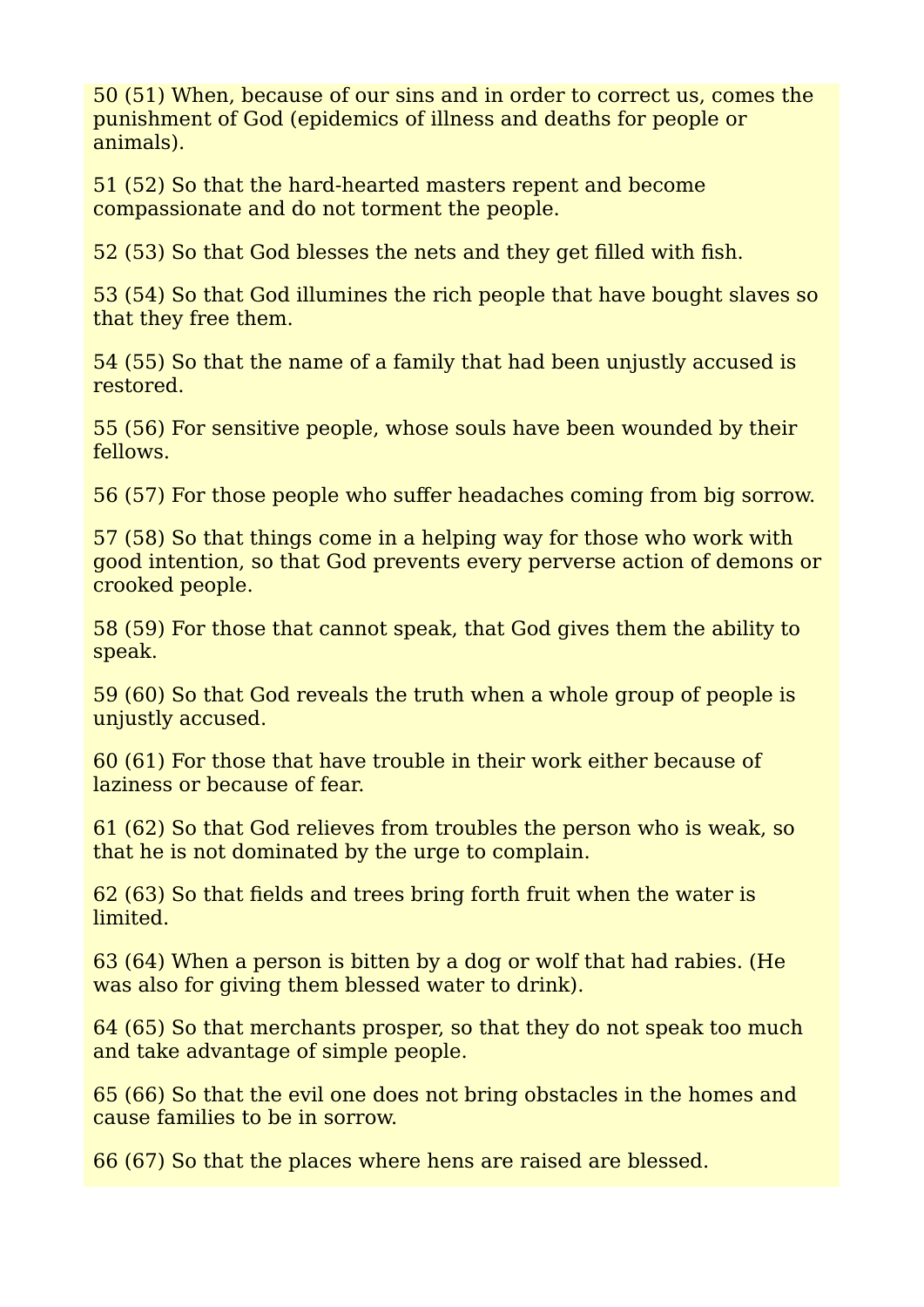67 (68) So that the women whose pregnancies fail manage to endure and become healthy.

68 (69) When there is severe rain and the rivers overflow, taking with them people and houses.

69 (70) For sensitive people that get sad from little things and come to despair, that God gives them strength.

70 (71) For deserted people who become uninteresting to others [lit. "boring"] because of the devil's envy and come to despair, that they may find mercy and healing from God.

71 (72) So that God blesses the gatherings of the new agricultural production that the peasants bring home.

72 (73) So that the criminals repent.

73 (74) So that God protects the peasants that work in their fields when the enemy have surrounded the village.

74 (75) So that the barbarous employer becomes peaceful and does not torment his fellow human beings, the empoloyees.

75 (76) For a mother who is scared during her giving birth, so that God gives her braveness and protects her.

76 (77) When there is no mutual understanding between parents and children, that God illumines them, so that the children listen to the parents and the parents show love.

77 (78) So that God illumines those who lend so that they do not press their fellows for their debt, and so that they are compassionate.

78 (79) So that God protects the villages from the robbing and stealing of the enemy army.

79 (80) So that God cures a person whose face gets swollen and all his head is in pain.

80 (81) So that God takes care of the poor who are in need and sorrow and are depressed because of poverty.

81 (82) So that people buy the products of the peasants, so that the peasants are not sad and depressed.

82 (83) So that God prevents the bad people who want to do murders.

83 (84) So that God preserves all that is kept in the house, and the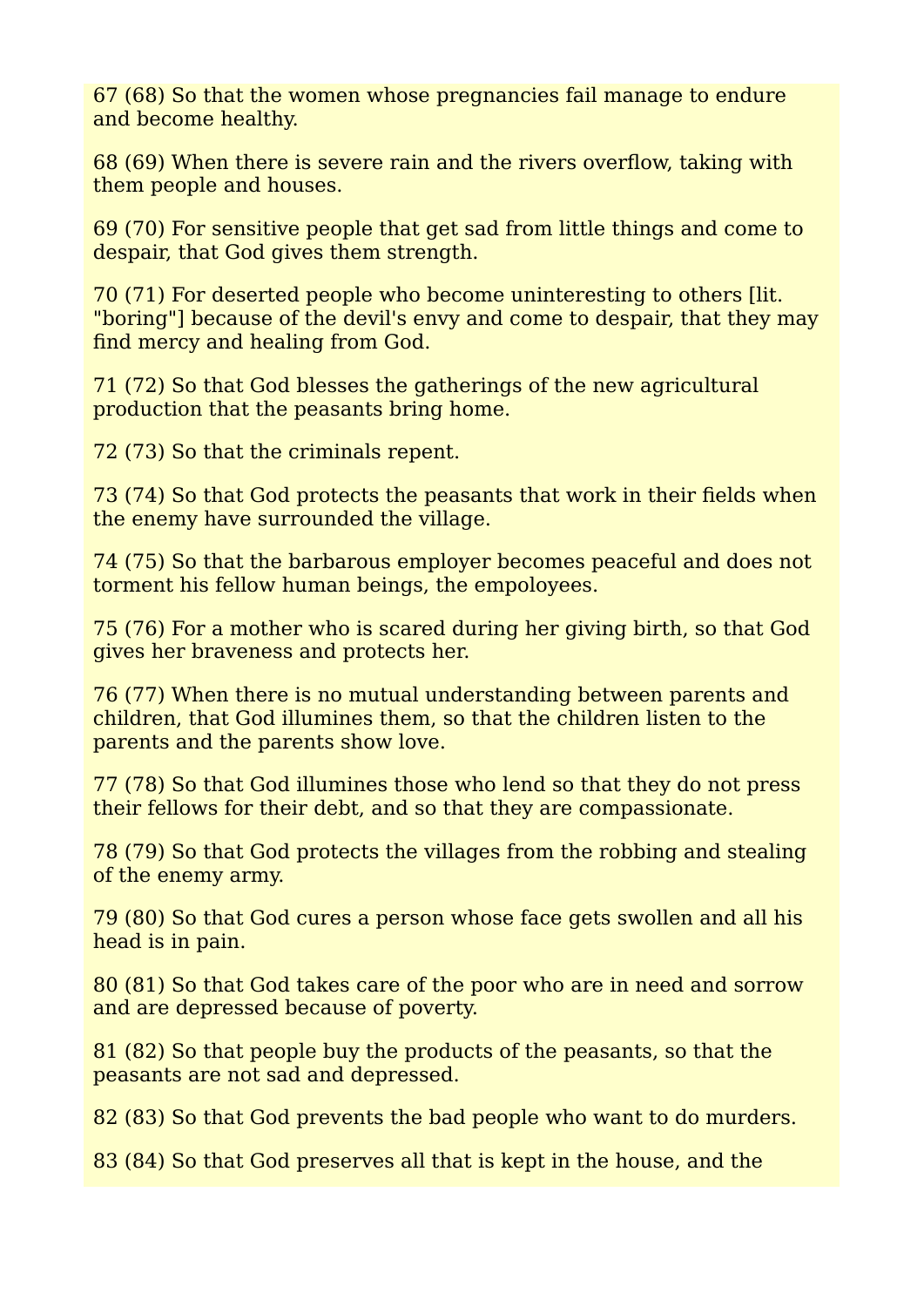animals, and the products of the producers.

84 (85) So that God heals those who were wounded by robbers and moreover got psychologically damaged from terror.

85 (86) So that God saves the world when plague comes and people die.

86 (87) So that God extends the lives of those members of the family that are still urgently needed by the rest of the family.

87 (88) So that God protects all those who have no protector and are suffering from hard-hearted fellows.

88 (89) So that God gives strength to those who easily fall sick and are physically weak, so that they can work without getting tired and depressed.

89 (90) So that God brings rain when there is a drought, or that the wells bring forth water again if they have stopped doing so.

90 (91) So that the devil disappears when he appears in front of a person and brings him terror.

91 (92) So that God gives prudence to people so that they progress spiritually.

92 (93) So that God protects the ship when it is in great danger at sea. (He was also for throwing blessed water at the four corners of the ship).

93 (94) So that God illumines the disorderly people who cause problems to the nation and bring commotion to the people, causing trouble by disorder and divisions.

94 (95) So that no spells cause couples to start finding reasons for arguments and fights.

95 (96) So that God gives to the deaf people the ability to hear.

96 (97) So that spells go away from people.

97 (98) So that God gives comfort for those who are in sorrow so that they stop being depressed.

98 (99) So that God blesses and gives grace to those young people who want to leave everything and follow God. II do not know how succesful is my translation here. To my Greek ear the exact phrase that is used would make me think of people who follow the monastic life but I am not sure. --Trans.]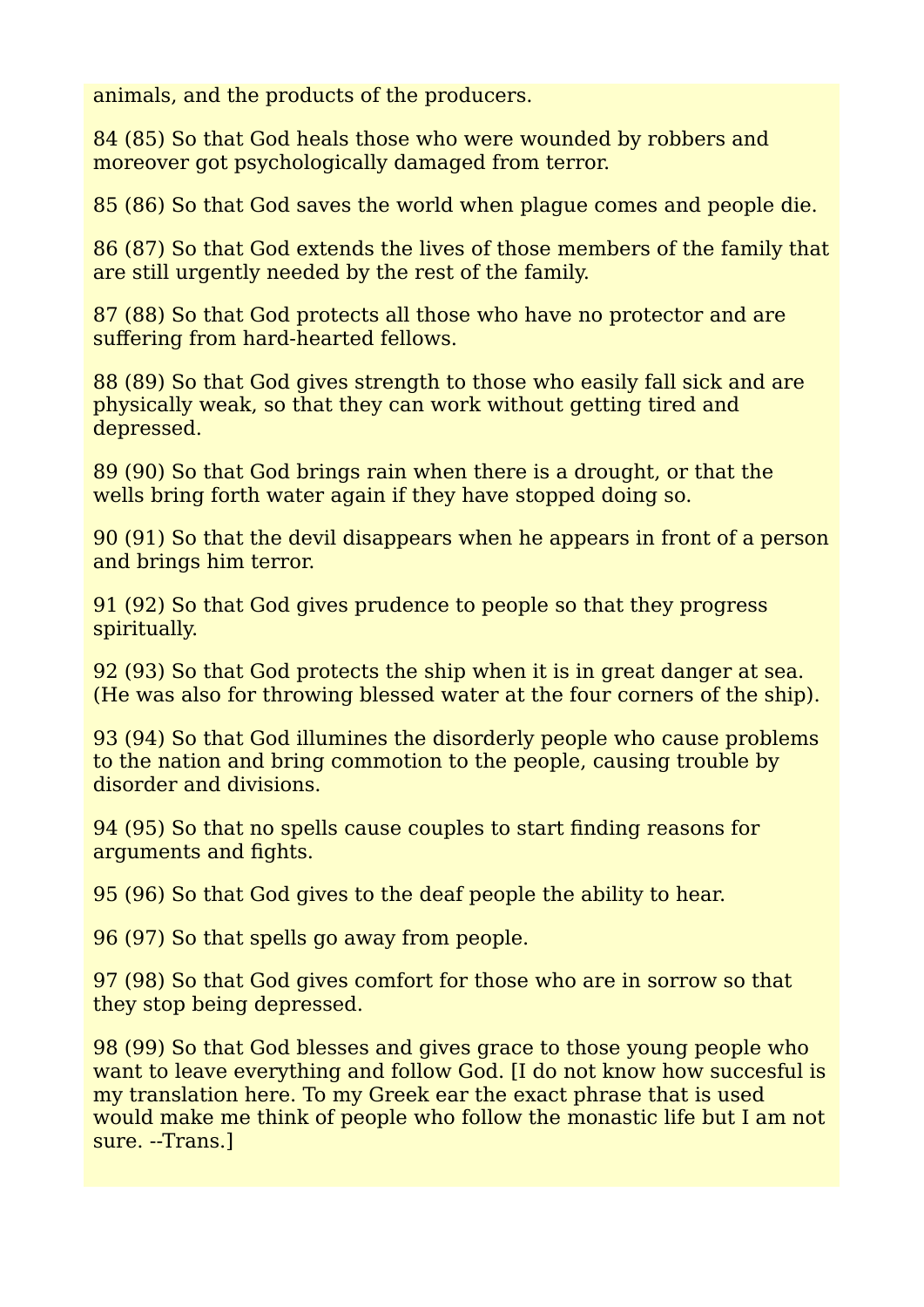99 (100) So that God blesses and makes real the desires of the people that are in accordance with His will.

100 (101) So that God gives graces and talents to the good and simple people.

101 (102) So that God blesses the people who hold offices of power so that they help the people with kindness and understanding.

102 (103) So that the monthly flow of blood comes to a woman when it is delayed.

103 (104) So that God blesses the possessions of the people that they are not sad and depressed, but glorify God.

104 (105) So that people repent and confess their sins.

105 (106) So that God gives illumination to people so that they do not move away from the way to salvation.

106 (107) So that God gives the woman who could not give birth the ability to do so.

107 (108) So that God humbles the enemies, so that they change their bad intentions.

108 (109) So that God cures the epileptics. Or, so that God has mercy on those who accuse unjustly and they repent.

109 (110) So that the younger have respect for the older.

110 (111) So that the unjust judges repent and judge justly the people of God.

111 (112) So that God protects the soldiers when they go to war.

112 (113) So that God gives blessings to the poor widow, so that she pays her debts and is saved from going to prison.

113 (114 & 115) So that God cures the mentally retarded children.

114 (116:1-9) So that God gives blessings and comfort to the sad poor little children, so that they are not looked down upon by the children of the rich and consequently feel depressed.

115 (116:10-19) So that God cures the horrible passion of lying.

116 (117) So that families keep unity and love and glorify God.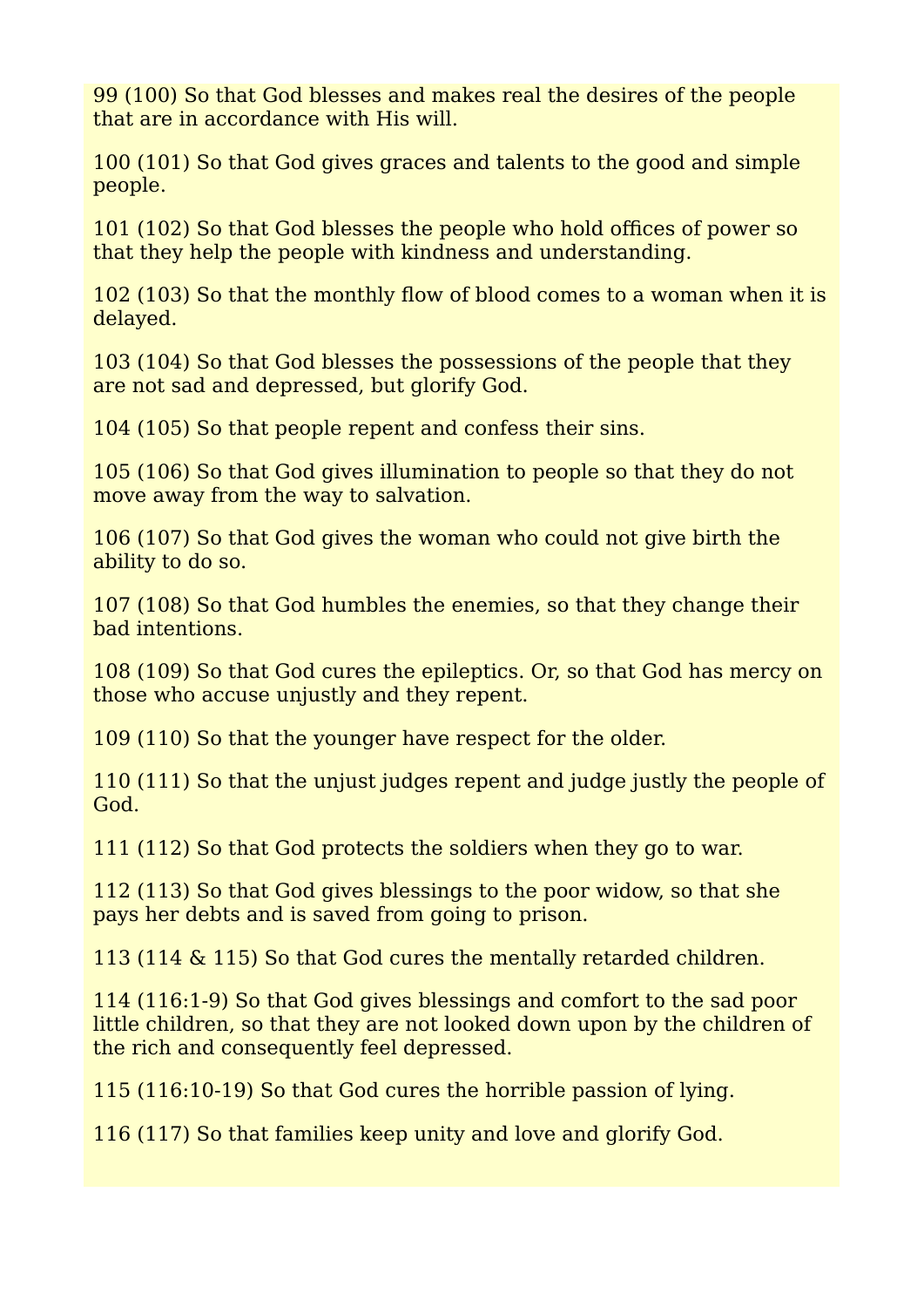117 (118) So that God humbles the barbarians when they surround the village and bring fear, and that He reverses their bad intentions.

118 (119) So that God shatters the barbarians and humbles their action when they slay innocent women and children.

119 (120) So that God gives patience and forbearance to those people who have to live together with crooked and unjust people.

120 (121) So that God protects the slaves from the hands of the enemy so that they are not mutilated before they are set free.

121 (122) So that God cures those who suffer from the "evil eye".

122 (123) So that God gives eyesight to the blind and cures the eyes that are in pain.

123 (124) So that God protects people from snakes, so that they do not bite.

124 (125) So that God protects the fields of the just people from the bad people.

125 (126) So that God cures the people who suffer from continual headaches.

126 (127) So that God brings peace to a family when there are arguments.

127 (128) So that the badness of the enemy never approaches the homes, and that there is the peace and blessing of God in the family.

128 (129) So that God cures the people who suffer from migraines, or, so that God shows mercy to the hard and indiscreet people who bring sorrow to the sensitive.

129 (130) So that God gives braveness and hope to those who start a new job and do not know it well yet, so that they do not find extreme difficulty in their work.

130 (131) So that God gives repentance and comfort with hope to people so that they are saved.

131 (132) So that God shows pity to the world when because of our sins there are continual wars.

132 (133) So that God illumines the nations and they become friendly and the people find peace.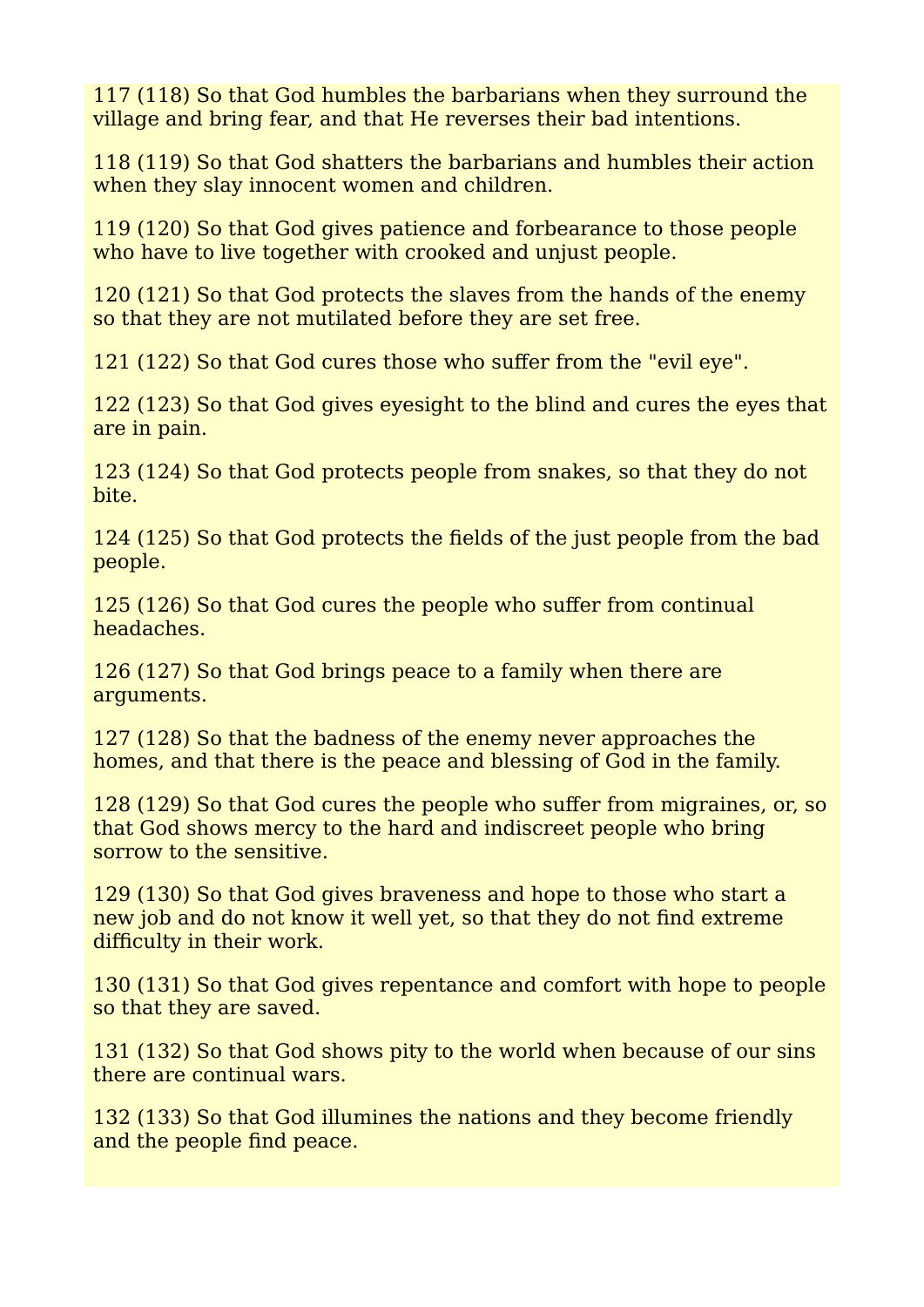133 (134) So that God protects people from every danger.

134 (135) So that people concentrate at the time of prayer and their mind is united with God.

135 (136) So that God protects the immigrants when they abandon their homes and leave so that they are saved from the barbarians.

136 (137) So that God brings steadiness to the person with unsteady character.

137 (138) So that God illumines the masters of the place so that people's requests are treated with understanding.

138 (139) So that God stops the temptation of sensitive people by blasphemous thoughts.

139 (140) So that God makes peaceful the head of the family who has a very difficult character and brings suffering to all the family.

140 (141) So that God makes peaceful the barbarian master of a place who torments his fellows.

141 (142) So that God makes peaceful the rebel who is doing bad; then even if he is a Kurd he becomes a lamb. [St. Arsenios was living in Asia Minor. Kurds, who were often soldiers, had a reputation among other ethnic groups for being brutal fighters. --Trans.]

142 (143) So that God protects the mother throughout the pregnancy so that she does not loose the child.

143 (144) So that God pacifies the people when they are in unrest so that no civil war happens.

144 (145) So that God blesses the work of people so that it is well accepted by God.

145 (146) So that God stops the flow of blood from people who suffer from it.

146 (147:1-11) So that God heals the people who have been bitten and wounded in the jaws by bad people.

147 (147:12-20) So that God brings peace to the wild animals so that they do not harm people or farm produce.

148 (148) So that God makes the weather appropriate so that people have plenty and glorify God.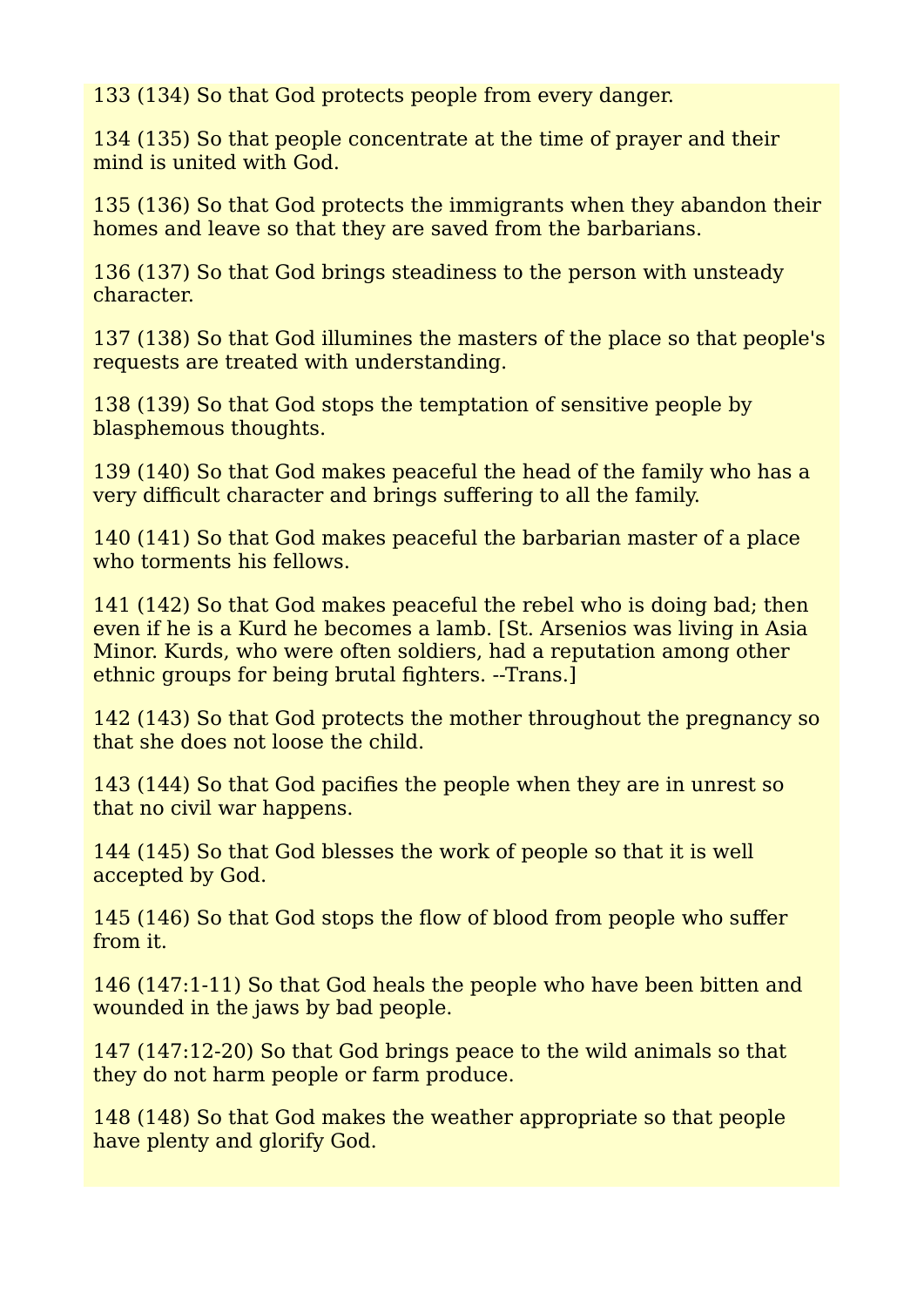[These were from St. Arsenios. The following two are from Fr. Paisios of the Holy Mountain.]

149 (149) From gratefulness and thankfulness to God for His many kindnesses and for the plenitude of His love, that knows no limit and bears with us.

150 (150) So that God gives happiness and comfort to our sad brothers and sisters who are in far places, and to those of our brothers and sisters who are sleeping and are even farther away. Amen.

**------------------------------------**

## **PART TWO: TOPICAL INDEX**

**[IMPORTANT NOTE: Only the Septuagint psalm number is given in this index.]**

AGRICULTURE: 1, 26, 30, 50, 52, 62, 66, 71, 83, 124, 147, 148

ANIMALS, Unfriendly: 63, 123, 147

CHILDREN: 22, 76, 109, 113, 114

DEATH AND DEPARTED: 33, 150

DISASTERS: 17, 21, 30, 50, 62, 68, 85, 89

HEALTH, Physical: 5, 12, 28, 36, 37, 44, 56, 58, 63, 79, 86, 88, 95, 102, 108, 122, 125, 128, 145, 146

HEALTH, Psychological: 4, 7, 8, 9, 11, 24, 27, 41, 55, 56, 60, 61, 69, 70, 80, 81, 84, 97, 100, 103, 128, 136, 138

HEALTH, Women's: 18, 19, 40, 67, 75, 106, 142, 145

LAW AND GOVERNMENT: 14, 16, 32, 36, 47, 51, 59, 72, 82, 84, 93, 101, 108, 110, 137, 140, 141, 143

MAGIC AND DEMONS: 5, 6, 8, 9, 13, 33, 57, 65, 90, 94, 96, 121

PEACE AND WAR: 26, 33, 42, 73, 78, 93, 107, 111, 117, 118, 120, 127, 131, 132, 135, 140, 141, 143

PEACE (among friends and family): 10, 19, 22, 35, 41, 43, 45, 54, 65, 76, 86, 94, 109, 116, 126, 127, 139

PROPERTY: 14, 15, 23, 47, 83, 103, 124

PROTECTION: 9, 13, 34, 47, 48, 57, 90, 133